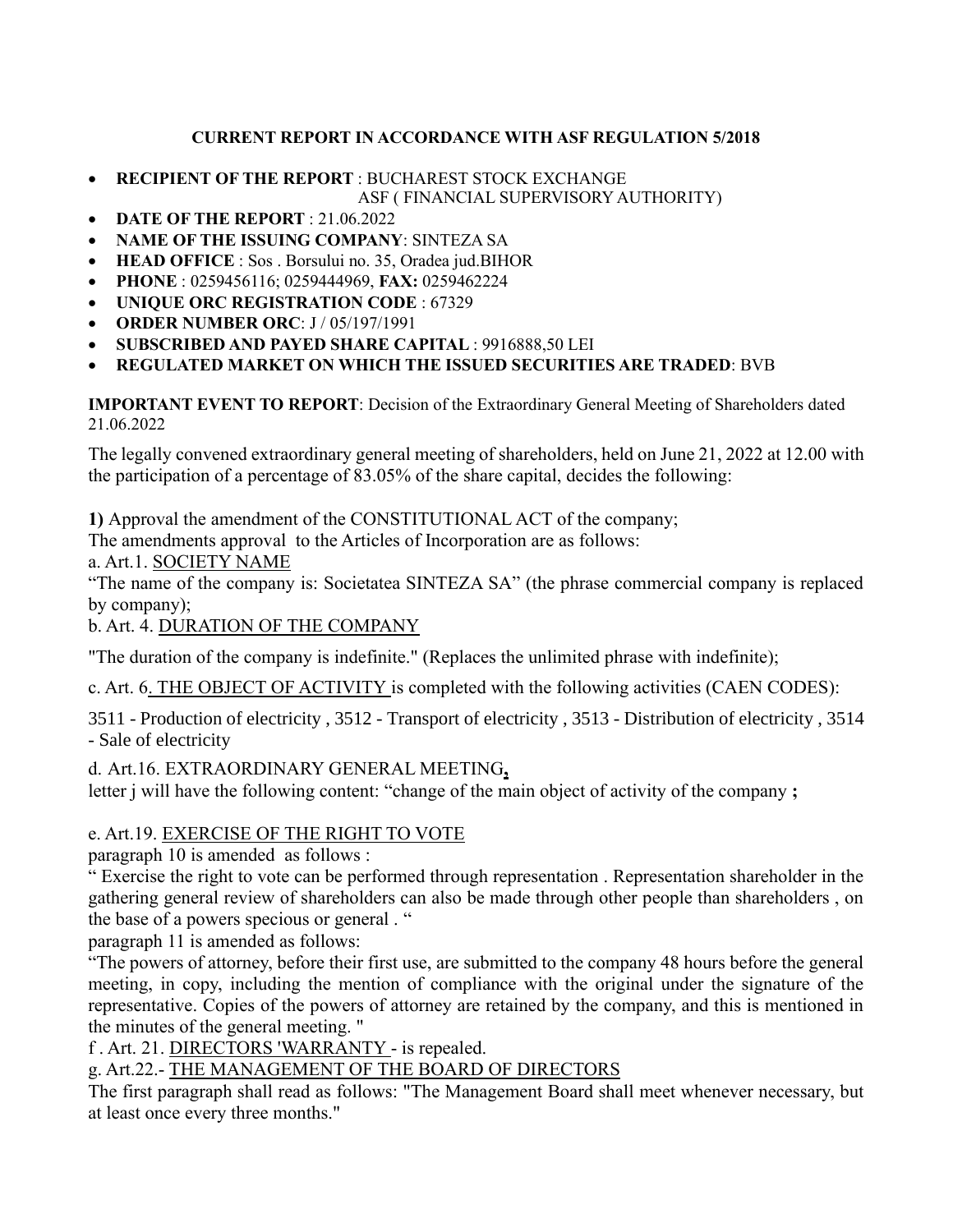#### h. Art.23. ORGANIZATION OF THE BOARD OF DIRECTORS

#### will have the following content:

"The Board of Directors carries out its activity within the limits of the competencies and responsibilities established by the general meeting of shareholders.

President the board of directors is appointed and revoked by \_ the board of directors . President board of directors can be and director general of the company , quality in which he insures leadership society, carrying out decisions Assembly generous and of the Management Board, in limits the object of activity of the company .

Meetings of the Management Board may also be held by means of distance communication, including by e-mail, telephone, teleconference or videoconference, regardless of the subject matter of the decision, including by combinations of such methods, in accordance with the rules of the Board. adopt in this regard.

Meetings of the Management Board shall be chaired by the Chairperson or his / her successor. The Board of Directors shall take decisions in the presence and with the vote of at least two directors.

Decisions of the Board of Directors may also be taken by written vote without the effective meeting of an assembly.

Minutes shall be taken at each meeting and shall include the order of deliberations, the decisions taken, the number of votes cast and the separate options, as appropriate.

The minutes shall be entered in the register of meetings and deliberations of the board of directors, by a secretary appointed by the chairman. The position of secretary of the board of directors is remunerated.

The minutes of each meeting of the Board of Directors shall be signed by the members present and by the secretary. Absent members have the obligation to sign the minutes, with or without objections. k. Art.24.- OBLIGATIONS OF THE ADMINISTRATORS , after paragraph 2, a new paragraph is introduced with the following content: "The person appointed as administrator must be insured for professional liability. "

#### l. Art.25. DUTIES OF THE BOARD OF DIRECTORS is renamed THE COMPETENCES AND DUTIES OF THE BOARD OF DIRECTORS

- the letter k of the Art. 25 is modified and will have the following content: " the board of directors approves the deeds of acquisition, alienation, exchange or guarantee of assets in the category of fixed assets of the company, financing for current activities, working capital, investment loans, other destinations , the value of which does not exceed, individually or accumulated, during a financial year, 20% of the total fixed assets, less receivables; "

The letter **m** is inserted in Art. 25 with the following content; "Modifies the object of activity of the company, except for the main one. "

**2)** Approval Of the Articles of Incorporation in its updated form after amendments;

**3)** Approval of the mandate of the Chairman of the Board of Directors Mr. Alexandru Savin, with the possibility of substitution, in order to draw up the Articles of Incorporation in the updated form, including before the notary, to carry out all the operations necessary for the registration of the Articles of Incorporation in the updated form, at the Trade Register Office;

**4)** Approval of the participation of SINTEZA SA, as a founding shareholder, in the establishment of a joint stock company according to the provisions of Law no. 31/1990, having the name **CHEMSTATE SA** as it appears from the proof regarding the availability and reservation of the company issued by the National Office of the Trade Register with no. 54070 / 09.05.2022, in order to authorize and operate it under the following conditions:

(i) the legal form of the company is that of a private limited company with private equity;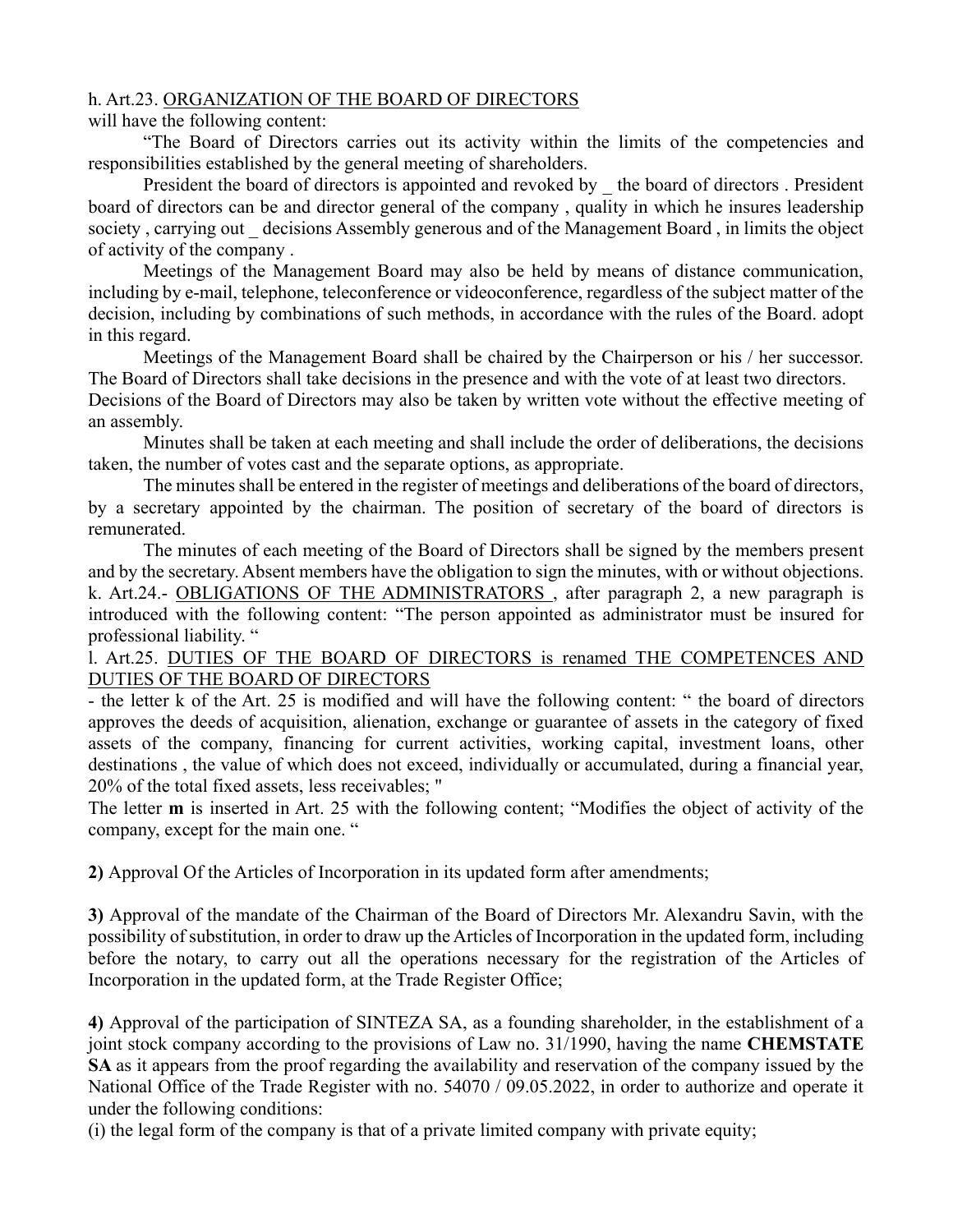(ii) the headquarters in Oradea, Sos. Borsului no. 35, Bihor county, Romania;

(iii) service life: indeterminate

(iv) share capital: RON 125,000, the contribution of Sinteza SA to the share capital will be RON 63,750, cash contribution;

(v) registered shares, the value of a 10 RON share, dematerialized;

(vi) main activity: caen code 2014 Manufacture of other basic organic chemicals, in particular the manufacture of sodium benzoate;

(vii) profit and loss participation of the company Sinteza SA: 51%;

(viii) co-share holders **:** natural person of Ukrainian nationality, who will hold 49% of the share capital; (ix) form of administration **:** in a unitary system with a board of directors consisting of 3 members;

**5)** Approval of the mandate of the Board of Directors for adopting all necessary decisions and carrying out all necessary formalities in order to fulfill the decision to establish CHEMSTATE SA according to point **4)** , including but not limited to these, as well as establishing the objects of activity the appointment of directors, the appointment of auditors / financial auditor as the case may be, to draw up the Articles of Incorporation of the company and any other elements necessary for the establishment, to take all measures and perform all economic, financial or legal operations deemed necessary or appropriate by it. for the establishment and authorization of the new company

**6)** Approval of the mandate of the Board of Directors for adopting all necessary decisions regarding the activities and operation of CHEMSTATE SA, the company being established, decisions of the Board of Directors representing the consent of SINTEZA SA regarding any aspect related to the operation and development activity by the company being set up.

**7)** Approval of the mandate Mr. Savin Alexandru Chairman of the Board of Directors of Sinteza SA, with the possibility of substitution, to coordinate the operation of establishment and authorization of the new joint stock company, as well as to represent, assume, decide and sign in the name and on behalf of the company SINTEZA SA, in accordance with the law, the Articles of Incorporation or any other documents, to carry out any procedure in relation to institutions or third parties, with the competent authorities (notary, banks, etc.) including the formalities of their publication and registration at the Trade Register Office or any another competent authority (ASF, BVB, Depozitarul Central SA, other public and private entities, in connection with the operations regarding the establishment and functioning of the new company, to give and receive the declarations related to the establishment of the company mentioned in point **4)**.

**8)** Empowerment To the Chairman of the Board of Directors Mr. Savin Alexandru, to sign on behalf of the shareholders the EGMS decisions and any other documents related to them, to fulfill any act or formality required by law for the fulfillment of the EGMS decisions, to fulfill all the necessary formalities related to the above purposes, in the relations with the competent authorities (notary, banks) including the formalities of their publication and registration at the Trade Register Office or at any other competent authority (ASF, BVB, Depozitarul Central SA, other public or private entities). The Chairman of the Board of Directors may delegate all or part of the above powers to another person to fulfill this mandate.

**9)** Approval of the registration date, dated **12.07.2022,** according to which the shareholders on whom the effects of the GMS decisions will be reflected will be identified, in accordance with the provisions of art. 8 7 of Law 24/2017 and establishing the date of **11.07.2022** as ex-dates according to art.2, letter l of the ASF Regulation no. 5/2018 ;